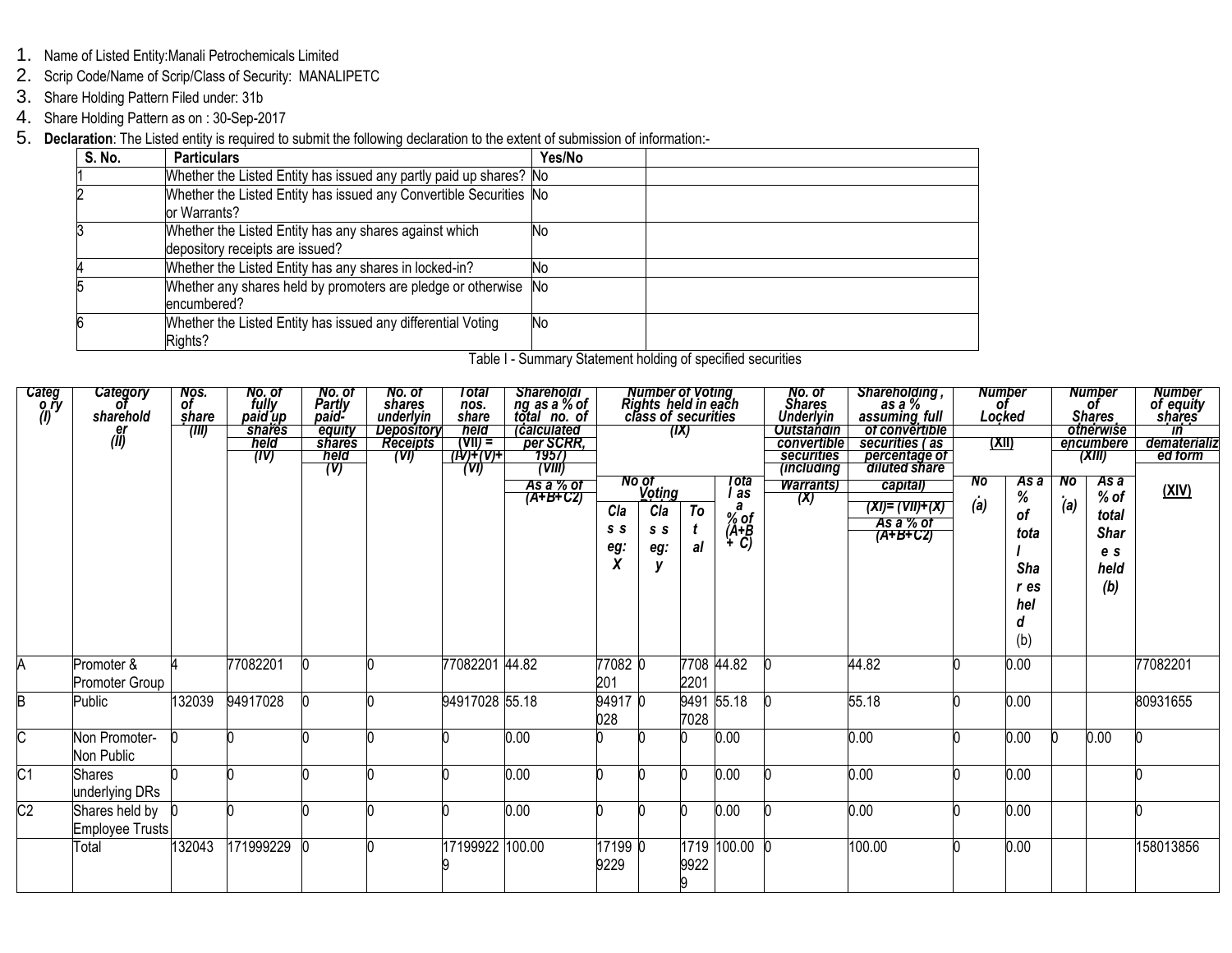## Table II - Statement showing shareholding pattern of the Promoter and Promoter Group

|   | Category &                    | <b>PAN</b>   |                        | $No. of$ $No. of$                      | <b>Partly</b>            | Nos. of                                       | Total                             | <b>Sharehol</b>                            |               |                     |           | Number of Voting Rights held | No. of                 | <b>Shareholdin</b>                                            |     | Number of       |     | <b>Number of</b>            | <b>Number of</b>      |
|---|-------------------------------|--------------|------------------------|----------------------------------------|--------------------------|-----------------------------------------------|-----------------------------------|--------------------------------------------|---------------|---------------------|-----------|------------------------------|------------------------|---------------------------------------------------------------|-----|-----------------|-----|-----------------------------|-----------------------|
|   | ot the<br><b>Shareholders</b> | (II)         | <b>shareh</b><br>older | tully                                  | paid-up                  | shares<br>underlying<br>Depositor<br>Receipts | nos.                              | ding %<br>calculate                        |               |                     | (IX)      | each class of securities     | <b>Shares</b>          | $g$ , as a $\%$<br>assuming                                   |     | Locked in       |     | <b>Shares</b><br>pledged or | equity<br>shares held |
|   | (I)                           |              | (III)                  | paid<br>$\overline{up}$                | equity<br><b>shares</b>  |                                               | shares                            |                                            |               |                     |           |                              | <b>Underlying</b>      | tull                                                          |     | shares<br>(XII) |     | otherwise                   | $\overline{m}$        |
|   |                               |              |                        | equity                                 | $\frac{m}{\text{field}}$ |                                               | <i>held</i><br>(VII =<br>IV+V+VI) | d as per<br>SCRR,<br>1957                  |               |                     |           |                              | convertible            | conversion                                                    |     |                 |     | encumbere                   | dematerializ          |
|   |                               |              |                        |                                        |                          | $\overline{(\mathsf{V}\mathsf{I})}$           |                                   |                                            |               |                     |           |                              | securities             | 0f                                                            |     |                 |     | (XIII)                      | ed form               |
|   |                               |              |                        | s held<br>$\overline{(\overline{I}V)}$ |                          |                                               |                                   |                                            | <b>Rights</b> | <b>No of Voting</b> |           | Total                        | <i>including</i>       | convertible<br>securities (                                   | No  | As a            | No  | As a                        | (XIV)                 |
|   |                               |              |                        |                                        |                          |                                               |                                   | As a % of<br>(A+B+C2)                      |               |                     |           | $\frac{2}{6}$ of             | <b>Warrants</b><br>(X) |                                                               | (a) | %               | (a) | $%$ of                      |                       |
|   |                               |              |                        |                                        |                          |                                               |                                   | $\overline{(\nabla \mathbf{I}\mathbf{I})}$ | <b>Clas</b>   |                     | To        | Total                        |                        | as a<br>percentage<br>of diluted                              |     | of              |     | total                       |                       |
|   |                               |              |                        |                                        |                          |                                               |                                   |                                            |               | Clas<br>S<br>Y      | t<br>al   | Voting<br>rights             |                        |                                                               |     | tota            |     | shar                        |                       |
|   |                               |              |                        |                                        |                          |                                               |                                   |                                            | $\mathbf{x}$  |                     |           |                              |                        | share<br>capital)                                             |     |                 |     | e s                         |                       |
|   |                               |              |                        |                                        |                          |                                               |                                   |                                            |               |                     |           |                              |                        |                                                               |     | Sha             |     | held                        |                       |
|   |                               |              |                        |                                        |                          |                                               |                                   |                                            |               |                     |           |                              |                        | $\frac{\overline{(\mathsf{X})}}{(\mathsf{V})+(X) \text{ as}}$ |     | r es            |     | (b)                         |                       |
|   |                               |              |                        |                                        |                          |                                               |                                   |                                            |               |                     |           |                              |                        |                                                               |     | hel             |     |                             |                       |
|   |                               |              |                        |                                        |                          |                                               |                                   |                                            |               |                     |           |                              |                        |                                                               |     | d               |     |                             |                       |
|   | Indian                        |              |                        |                                        |                          |                                               |                                   | 0.00                                       |               |                     |           | 0.00                         |                        | 0.00                                                          |     | 0.00            |     |                             |                       |
|   | Individuals/Hindu             |              |                        |                                        |                          |                                               |                                   | 0.00                                       |               |                     |           | 0.00                         |                        | 0.00                                                          |     | 0.00            |     |                             |                       |
|   | undivided Family              |              |                        |                                        |                          |                                               |                                   |                                            |               |                     |           |                              |                        |                                                               |     |                 |     |                             |                       |
|   | Central                       |              |                        |                                        |                          |                                               |                                   | 0.00                                       |               |                     |           | 0.00                         |                        | 0.00                                                          |     | 0.00            |     |                             |                       |
|   | Government/ State             |              |                        |                                        |                          |                                               |                                   |                                            |               |                     |           |                              |                        |                                                               |     |                 |     |                             |                       |
|   | Government(s)                 |              |                        |                                        |                          |                                               |                                   |                                            |               |                     |           |                              |                        |                                                               |     |                 |     |                             |                       |
|   | Financial                     |              |                        | 11212500                               |                          |                                               | 11212500 6.52                     |                                            | 112125 0      |                     | 1121 6.52 |                              |                        | 6.52                                                          | n   | 0.00            |     |                             | 11212500              |
|   | Institutions/ Banks           |              |                        |                                        |                          |                                               |                                   |                                            | $00\,$        |                     | 2500      |                              |                        |                                                               |     |                 |     |                             |                       |
|   | <b>TAMILNADU</b>              | <b>AAACT</b> |                        | 11212500                               |                          |                                               | 11212500 6.52                     |                                            | 112125 0      |                     | 1121 6.52 |                              |                        | 6.52                                                          |     | 0.00            |     |                             | 11212500              |
|   | INDUSTRIAL                    | 3409P        |                        |                                        |                          |                                               |                                   |                                            | 00            |                     | 2500      |                              |                        |                                                               |     |                 |     |                             |                       |
|   | DEVELOPMENT                   |              |                        |                                        |                          |                                               |                                   |                                            |               |                     |           |                              |                        |                                                               |     |                 |     |                             |                       |
|   | COPRORATION                   |              |                        |                                        |                          |                                               |                                   |                                            |               |                     |           |                              |                        |                                                               |     |                 |     |                             |                       |
|   |                               |              |                        |                                        |                          |                                               |                                   |                                            |               |                     |           |                              |                        |                                                               |     |                 |     |                             |                       |
|   | LIMITED                       |              |                        |                                        |                          |                                               |                                   |                                            |               |                     |           |                              |                        |                                                               |     |                 |     |                             |                       |
| d | Any Other                     |              |                        | 65869700                               |                          |                                               | 65869701 38.30                    |                                            | 658697 0      |                     |           | 6586 38.30                   |                        | 38.30                                                         | n   | 0.00            |     |                             | 65869701              |
|   | (specify)                     |              |                        |                                        |                          |                                               |                                   |                                            | 01            |                     | 9701      |                              |                        |                                                               |     |                 |     |                             |                       |
|   | <b>Body Corporate</b>         |              |                        | 65856050                               |                          |                                               | 65856053 38.29                    |                                            | 658560 0      |                     |           | 6585 38.29                   |                        | 38.29                                                         |     | 0.00            |     |                             | 65856053              |
|   |                               |              |                        |                                        |                          |                                               |                                   |                                            | 53            |                     | 6053      |                              |                        |                                                               |     |                 |     |                             |                       |
|   | <b>SIDD LIFE</b>              | <b>AAECS</b> |                        | 65846050                               |                          |                                               | 65846053 38.28                    |                                            | 658460 0      |                     |           | 6584 38.28                   |                        | 38.28                                                         |     | 0.00            |     |                             | 65846053              |
|   | <b>SCIENCES</b>               | 9251J        |                        |                                        |                          |                                               |                                   |                                            | 53            |                     | 6053      |                              |                        |                                                               |     |                 |     |                             |                       |
|   | <b>PRIVATE</b>                |              |                        |                                        |                          |                                               |                                   |                                            |               |                     |           |                              |                        |                                                               |     |                 |     |                             |                       |
|   | <b>LIMITED</b>                |              |                        |                                        |                          |                                               |                                   |                                            |               |                     |           |                              |                        |                                                               |     |                 |     |                             |                       |
|   | <b>SOUTHERN</b>               | <b>AAACS</b> |                        | 10000                                  |                          |                                               | 10000                             | 0.01                                       | 10000         |                     | 1000 0.01 |                              |                        | 0.01                                                          |     | 0.00            |     |                             | 10000                 |
|   | PETROCHEMICA 4668K            |              |                        |                                        |                          |                                               |                                   |                                            |               |                     |           |                              |                        |                                                               |     |                 |     |                             |                       |
|   | <b>INDUSTRIES</b>             |              |                        |                                        |                          |                                               |                                   |                                            |               |                     |           |                              |                        |                                                               |     |                 |     |                             |                       |
|   |                               |              |                        |                                        |                          |                                               |                                   |                                            |               |                     |           |                              |                        |                                                               |     |                 |     |                             |                       |
|   | CORPORATION                   |              |                        |                                        |                          |                                               |                                   |                                            |               |                     |           |                              |                        |                                                               |     |                 |     |                             |                       |
|   | LTD                           |              |                        |                                        |                          |                                               |                                   |                                            |               |                     |           |                              |                        |                                                               |     |                 |     |                             |                       |
|   | Other                         |              |                        | 13648                                  |                          |                                               | 13648                             | 0.01                                       | 13648         |                     | 1364 0.01 |                              |                        | 0.01                                                          | h   | 0.00            |     |                             | 13648                 |
|   |                               |              |                        |                                        |                          |                                               |                                   |                                            |               |                     |           |                              |                        |                                                               |     |                 |     |                             |                       |
|   | Dr. A C Muthiah               | <b>AESPM</b> |                        | 13648                                  |                          |                                               | 13648                             | 0.01                                       | 13648         |                     | 1364 0.01 |                              |                        | 0.01                                                          | n   | 0.00            |     |                             | 13648                 |
|   |                               | 7976H        |                        |                                        |                          |                                               |                                   |                                            |               |                     |           |                              |                        |                                                               |     |                 |     |                             |                       |
|   | Sub-Total (A)(1)              |              |                        | 77082200                               |                          |                                               | 77082201 44.82                    |                                            | 770822 0      |                     |           | 7708 44.82                   |                        | 44.82                                                         |     | 0.00            |     |                             | 77082201              |
|   |                               |              |                        |                                        |                          |                                               |                                   |                                            | 01            |                     | 2201      |                              |                        |                                                               |     |                 |     |                             |                       |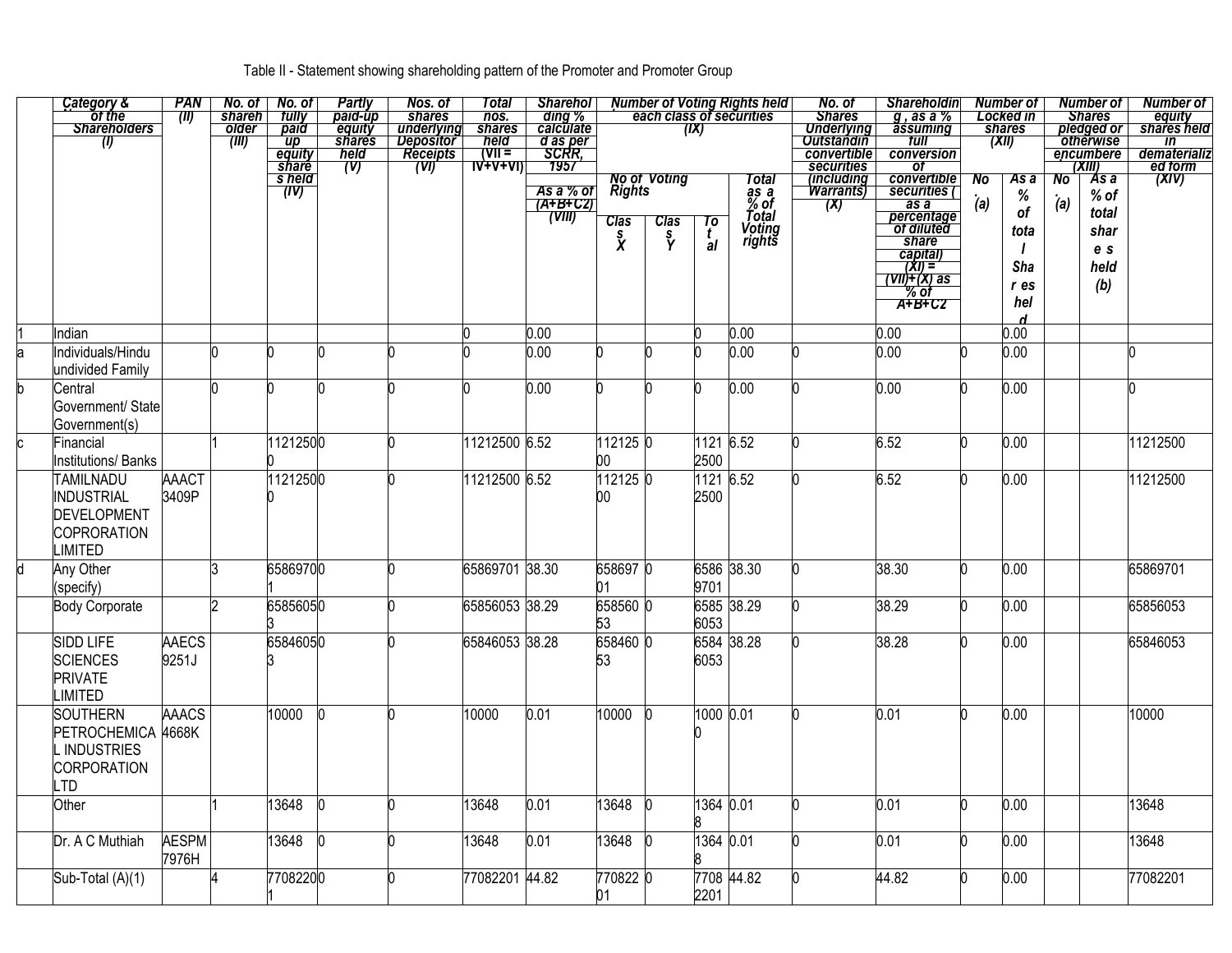| $\mathbf{2}^{\circ}$ | Foreign             |  |          |  |                | 0.00 |          |      | 0.00       | 0.00  | 0.00 |  |          |
|----------------------|---------------------|--|----------|--|----------------|------|----------|------|------------|-------|------|--|----------|
| a                    | Individuals (Non-   |  |          |  |                | 0.00 |          |      | 0.00       | 0.00  | 0.00 |  |          |
|                      | Resident            |  |          |  |                |      |          |      |            |       |      |  |          |
|                      | Individuals/        |  |          |  |                |      |          |      |            |       |      |  |          |
|                      | Foreign             |  |          |  |                |      |          |      |            |       |      |  |          |
|                      | Individuals)        |  |          |  |                |      |          |      |            |       |      |  |          |
|                      | Government          |  |          |  |                | 0.00 |          |      | 0.00       | 0.00  | 0.00 |  |          |
| C                    | Institutions        |  |          |  |                | 0.00 |          |      | 0.00       | 0.00  | 0.00 |  |          |
| d                    | Foreign Portfolio   |  |          |  |                | 0.00 |          |      | 0.00       | 0.00  | 0.00 |  |          |
|                      | Investor            |  |          |  |                |      |          |      |            |       |      |  |          |
| е                    | Any Other           |  |          |  |                | 0.00 |          |      | 0.00       | 0.00  | 0.00 |  |          |
|                      | (specify)           |  |          |  |                |      |          |      |            |       |      |  |          |
|                      | Sub-Total (A)(2)    |  |          |  |                | 0.00 |          |      | 0.00       | 0.00  | 0.00 |  |          |
|                      | Total Shareholding  |  | 77082200 |  | 77082201 44.82 |      | 770822 0 |      | 7708 44.82 | 44.82 | 0.00 |  | 77082201 |
|                      | of Promoter and     |  |          |  |                |      | 01       | 2201 |            |       |      |  |          |
|                      | Promoter Group      |  |          |  |                |      |          |      |            |       |      |  |          |
|                      | $(A)=(A)(1)+(A)(2)$ |  |          |  |                |      |          |      |            |       |      |  |          |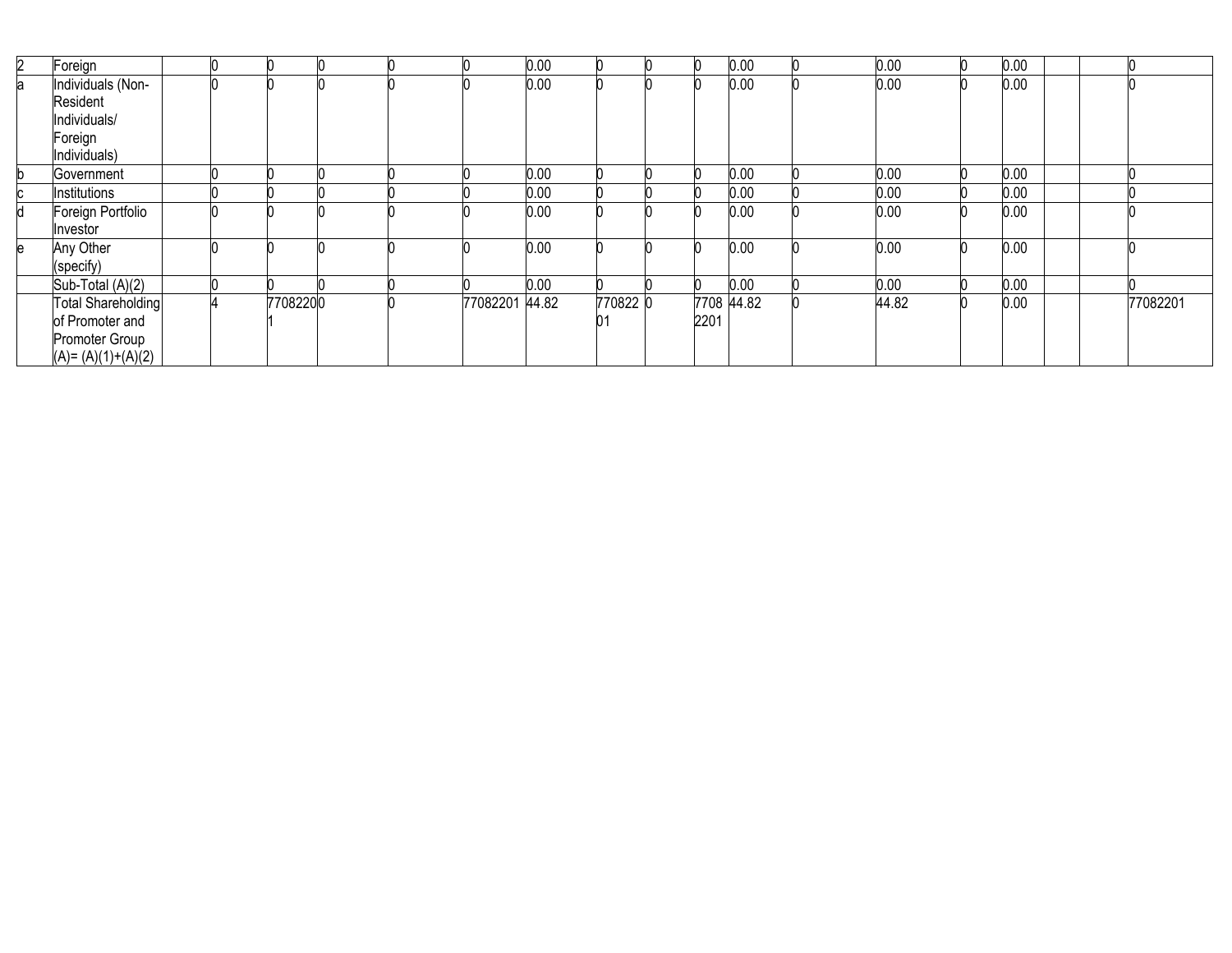Table III - Statement showing shareholding pattern of the Public shareholder

|                | Category &<br>Name of the<br><b>Shareholders</b><br>$\theta$         | PA<br>N<br>(11) | Nos.<br>Of<br>share<br>h<br>older<br>(III) | No.<br>of<br>fully<br>paid          | <b>Partly</b><br>paid-<br>иp<br>equity | Nos. of<br>shares<br>underlyin<br>g | <b>Total</b><br>nos.<br>share<br>S. | <b>Shareh</b><br>ol ding<br>%<br>calculat |                           | <b>Number of Voting Rights</b><br>held in each class of | securities<br>(X) |                                         | No. of<br><b>Shares</b><br><b>Underlyin</b><br>g  | <b>Total</b><br>shareholdi<br>$n$ $g$ , as a<br>% |                  | <b>Number</b><br>оf<br>Locked<br>in<br>shares<br>(XII) |                        | <b>Number of</b><br><b>Shares</b><br>pledged or<br>otherwise | <b>Number of</b><br>equity<br>shares<br>held in |
|----------------|----------------------------------------------------------------------|-----------------|--------------------------------------------|-------------------------------------|----------------------------------------|-------------------------------------|-------------------------------------|-------------------------------------------|---------------------------|---------------------------------------------------------|-------------------|-----------------------------------------|---------------------------------------------------|---------------------------------------------------|------------------|--------------------------------------------------------|------------------------|--------------------------------------------------------------|-------------------------------------------------|
|                |                                                                      |                 |                                            | up<br>equit<br>y                    | share<br>s held<br>(V)                 | Depositor<br>у<br><b>Receipts</b>   | held<br>$VII =$<br>IV+V+VI          | e das<br>per<br>SCRR,                     | <b>Rights</b>             | No of Voting                                            | To                | <b>Total</b><br>as a<br>% of            | Outstandin<br>g<br>convertibl                     | assuming<br>full<br>conversio                     | <b>No</b><br>(a) | As a<br>%<br>οf                                        | No.<br>(N)<br>o t      | $\overline{Asa}$<br>$%$ of<br>total                          | dematerial<br>iz ed form<br>(XIV)               |
|                |                                                                      |                 |                                            | shar<br>e s<br>held<br>$\mathbf{u}$ |                                        | (VI)                                |                                     | 1957<br>As a %<br><b>of</b><br>$(A+R+C)$  | Clas<br>S<br>$\pmb{\chi}$ | Clas<br>s<br>Y                                          | t<br>al           | <b>Total</b><br><b>Voting</b><br>rights | e<br>securities<br>(including<br><b>Warrantel</b> | n of<br>convertibl<br>e<br>cocuritios             |                  | tota<br>Sha<br>r ac                                    | ap<br>pli<br>ca<br>hlo | shar<br>e s<br>held<br>/Not                                  |                                                 |
|                | Institutions                                                         |                 |                                            |                                     |                                        |                                     |                                     | 0.00                                      |                           |                                                         |                   | 0.00                                    |                                                   | 0.00                                              |                  | 0.00                                                   |                        | 0.00                                                         |                                                 |
|                | Mutual Funds/                                                        |                 | 13                                         | 185100                              |                                        |                                     | 185100                              | 0.11                                      | 185100 0                  |                                                         | 1851<br>00        | 0.11                                    |                                                   | 0.11                                              |                  | 0.00                                                   |                        |                                                              | 17850                                           |
|                | Venture Capital<br><b>Funds</b>                                      |                 |                                            |                                     |                                        |                                     |                                     | 0.00                                      |                           |                                                         |                   | 0.00                                    |                                                   | 0.00                                              |                  | 0.00                                                   |                        |                                                              |                                                 |
|                | Alternate<br><b>Investment Funds</b>                                 |                 |                                            |                                     |                                        |                                     |                                     | 0.00                                      |                           |                                                         |                   | 0.00                                    |                                                   | 0.00                                              |                  | 0.00                                                   |                        |                                                              |                                                 |
|                | Foreign Venture<br>Capital Investors                                 |                 |                                            |                                     |                                        |                                     |                                     | 0.00                                      |                           |                                                         | n                 | 0.00                                    |                                                   | 0.00                                              |                  | 0.00                                                   |                        |                                                              |                                                 |
|                | Foreign Portfolio<br>Investors                                       |                 | k                                          | 25337600                            |                                        |                                     | 2533760                             | 1.47                                      | 253376 0                  |                                                         | 2533 1.47<br>760  |                                         |                                                   | 1.47                                              |                  | 0.00                                                   |                        |                                                              | 2533760                                         |
|                | ARIAL HOLDINGSAAKCA 0                                                | 6796Q           |                                            | 22600000                            |                                        |                                     | 2260000                             | 1.31                                      | 226000 0                  |                                                         | 2260 1.31<br>000  |                                         |                                                   | 1.31                                              |                  | 0.00                                                   |                        |                                                              | 2260000                                         |
|                | Financial<br><b>Institutions/Banks</b>                               |                 | 17                                         | 385293 0                            |                                        |                                     | 385293                              | 0.22                                      | 385293 0                  |                                                         | 3852 0.22<br>93   |                                         |                                                   | 0.22                                              |                  | 0.00                                                   |                        |                                                              | 363993                                          |
|                | Insurance<br>Companies                                               |                 |                                            |                                     |                                        |                                     |                                     | 0.00                                      |                           |                                                         |                   | 0.00                                    |                                                   | 0.00                                              |                  | 0.00                                                   |                        |                                                              |                                                 |
|                | Provident Funds/<br>Pension Funds                                    |                 | h                                          |                                     |                                        |                                     |                                     | 0.00                                      |                           |                                                         | h                 | 0.00                                    |                                                   | 0.00                                              | n                | 0.00                                                   |                        |                                                              |                                                 |
|                | Any Other<br>(specify)                                               |                 | n                                          |                                     |                                        |                                     |                                     | 0.00                                      |                           |                                                         |                   | 0.00                                    |                                                   | 0.00                                              |                  | 0.00                                                   |                        |                                                              |                                                 |
|                | Sub-Total (B)(1)                                                     |                 | 33                                         | 31041530                            |                                        |                                     | 3104153                             | 1.80                                      | 310415 0                  |                                                         | 3104 1.80<br>153  |                                         |                                                   | 1.80                                              |                  | 0.00                                                   |                        |                                                              | 2915603                                         |
| $\overline{2}$ | Central<br>Government/ State<br>Government(s)/<br>President of India |                 |                                            |                                     |                                        |                                     |                                     | 0.00                                      |                           |                                                         |                   | 0.00                                    |                                                   | 0.00                                              |                  | 0.00                                                   |                        |                                                              |                                                 |
|                | Sub-Total (B)(2)                                                     |                 | b                                          | O.                                  | n                                      |                                     |                                     | 0.00                                      | h                         | 0                                                       | O.                | 0.00                                    |                                                   | 0.00                                              | O.               | 0.00                                                   |                        |                                                              |                                                 |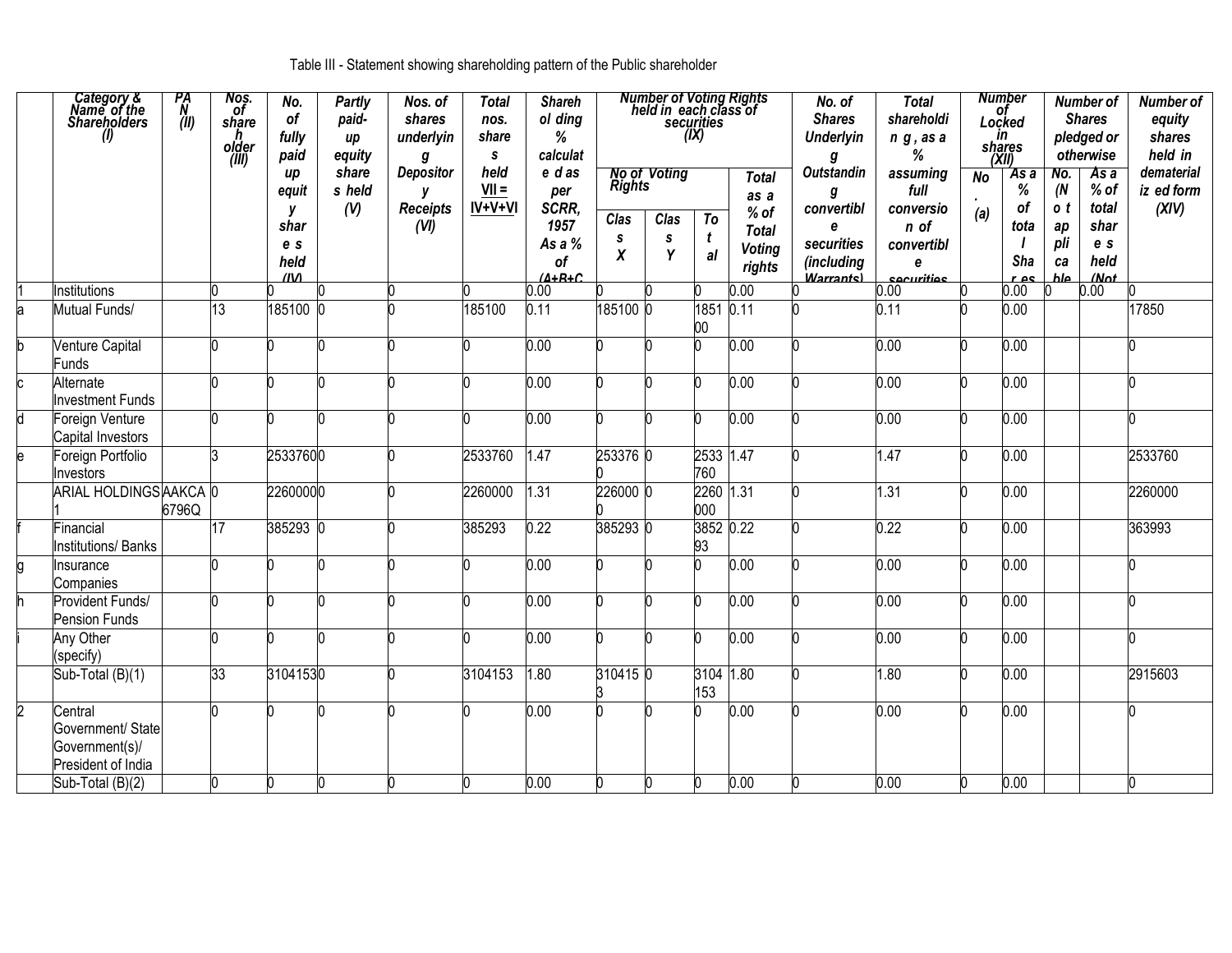|                    | Non-institutions                    |        |          |   |                | 0.00 |                |                   | 0.00 | 0.00  | 0.00 | $\bf{0}$ | 0.00 |          |
|--------------------|-------------------------------------|--------|----------|---|----------------|------|----------------|-------------------|------|-------|------|----------|------|----------|
| 3<br>a             | Individuals -                       | 125049 | 75001740 |   | 75001740 43.61 |      | 750017 0       | 7500 43.61        |      | 43.61 | 0.00 |          | 0.00 | 62478882 |
|                    |                                     |        |          |   |                |      | 40             | 1740              |      |       |      |          |      |          |
|                    | Individual                          | 124927 | 63450450 |   | 63450455 36.89 |      | 634504 0       | 6345 36.89        |      | 36.89 | 0.00 |          |      | 51002507 |
|                    | shareholders                        |        |          |   |                |      | 55             | 0455              |      |       |      |          |      |          |
|                    | holding nominal                     |        |          |   |                |      |                |                   |      |       |      |          |      |          |
|                    | share capital up to                 |        |          |   |                |      |                |                   |      |       |      |          |      |          |
|                    | Rs. 2 lakhs.                        |        |          |   |                |      |                |                   |      |       |      |          |      |          |
|                    | Individual                          | 122    | 11551280 |   | 11551285 6.72  |      | 115512 0       | 1155 6.72         |      | 6.72  | 0.00 |          |      | 11476375 |
|                    | shareholders                        |        |          |   |                |      | 85             | 1285              |      |       |      |          |      |          |
|                    | holding nominal                     |        |          |   |                |      |                |                   |      |       |      |          |      |          |
|                    | share capital in<br>excess of Rs. 2 |        |          |   |                |      |                |                   |      |       |      |          |      |          |
|                    | lakhs.                              |        |          |   |                |      |                |                   |      |       |      |          |      |          |
| b                  | <b>NBFCs registered</b>             |        |          | n |                | 0.00 |                | n                 | 0.00 | 0.00  | 0.00 |          |      |          |
|                    | with RBI                            |        |          |   |                |      |                |                   |      |       |      |          |      |          |
| $\frac{1}{\alpha}$ | <b>Employee Trusts</b>              |        |          |   |                | 0.00 |                |                   | 0.00 | 0.00  | 0.00 |          |      |          |
|                    | Overseas                            |        |          |   |                | 0.00 |                |                   | 0.00 | 0.00  | 0.00 |          |      |          |
|                    | Depositories                        |        |          |   |                |      |                |                   |      |       |      |          |      |          |
|                    | (holding DRs)                       |        |          |   |                |      |                |                   |      |       |      |          |      |          |
|                    | (balancing figure)                  |        |          |   |                |      |                |                   |      |       |      |          |      |          |
| e                  | Any Other                           | 6957   | 16811130 |   | 16811135 9.77  |      | 168111 0       | 1681 9.77         |      | 9.77  | 0.00 |          |      | 15537170 |
|                    | (specify)                           | 1025   | 83656720 |   | 8365672        | 4.86 | 35<br>836567 0 | 1135<br>8365 4.86 |      | 4.86  | 0.00 |          |      | 8142922  |
|                    | <b>Body Corporate</b>               |        |          |   |                |      |                | 672               |      |       |      |          |      |          |
|                    | Clearing member                     | 99     | 265439 0 |   | 265439         | 0.15 | 265439 0       | 2654 0.15         |      | 0.15  | 0.00 |          |      | 265439   |
|                    |                                     |        |          |   |                |      |                | 39                |      |       |      |          |      |          |
|                    | Hindu Undivided                     | 1630   | 33773910 |   | 3377391        | 1.96 | 337739 0       | 3377 1.96         |      | 1.96  | 0.00 |          |      | 3377076  |
|                    | Family                              |        |          |   |                |      |                | 391               |      |       |      |          |      |          |
|                    | Non-Resident                        | 3851   | 38798610 |   | 3879861        | 2.26 | 387986 0       | 3879 2.26         |      | 2.26  | 0.00 |          |      | 2828961  |
|                    | Indian (NRI)                        |        |          |   |                |      |                | 861               |      |       |      |          |      |          |
|                    | Overseas                            |        | 85050    |   | 85050          | 0.05 | 85050          | 8505 0.05         |      | 0.05  | 0.00 |          |      | 85050    |
|                    | Corporate Bodies                    |        |          |   |                |      |                |                   |      |       |      |          |      |          |
|                    | Other                               |        | 1540     |   | 1540           | 0.00 | 1540           | 1540 0.00         |      | 0.00  | 0.00 |          |      | 1540     |
|                    | Non-Resident                        | 347    | 836182 0 |   | 836182         | 0.49 | 836182 0       | 8361 0.49         |      | 0.49  | 0.00 |          |      | 836182   |
|                    | Indian (NRI)                        |        |          |   |                |      |                | 82                |      |       |      |          |      |          |
|                    | Sub-Total (B)(3)                    | 132006 | 91812870 |   | 91812875 53.38 |      | 918128 0       | 9181 53.38        |      | 53.38 | 0.00 |          |      | 78016052 |
|                    |                                     |        |          |   |                |      | 75             | 2875              |      |       |      |          |      |          |
|                    | <b>Total Public</b>                 | 132039 | 94917020 |   | 94917028 55.18 |      | 949170 0       | 9491 55.18        |      | 55.18 | 0.00 |          |      | 80931655 |
|                    | Shareholding (B)=                   |        |          |   |                |      | 28             | 7028              |      |       |      |          |      |          |
|                    | $(B)(1)+(B)(2)+(B)($                |        |          |   |                |      |                |                   |      |       |      |          |      |          |
|                    | 3)                                  |        |          |   |                |      |                |                   |      |       |      |          |      |          |